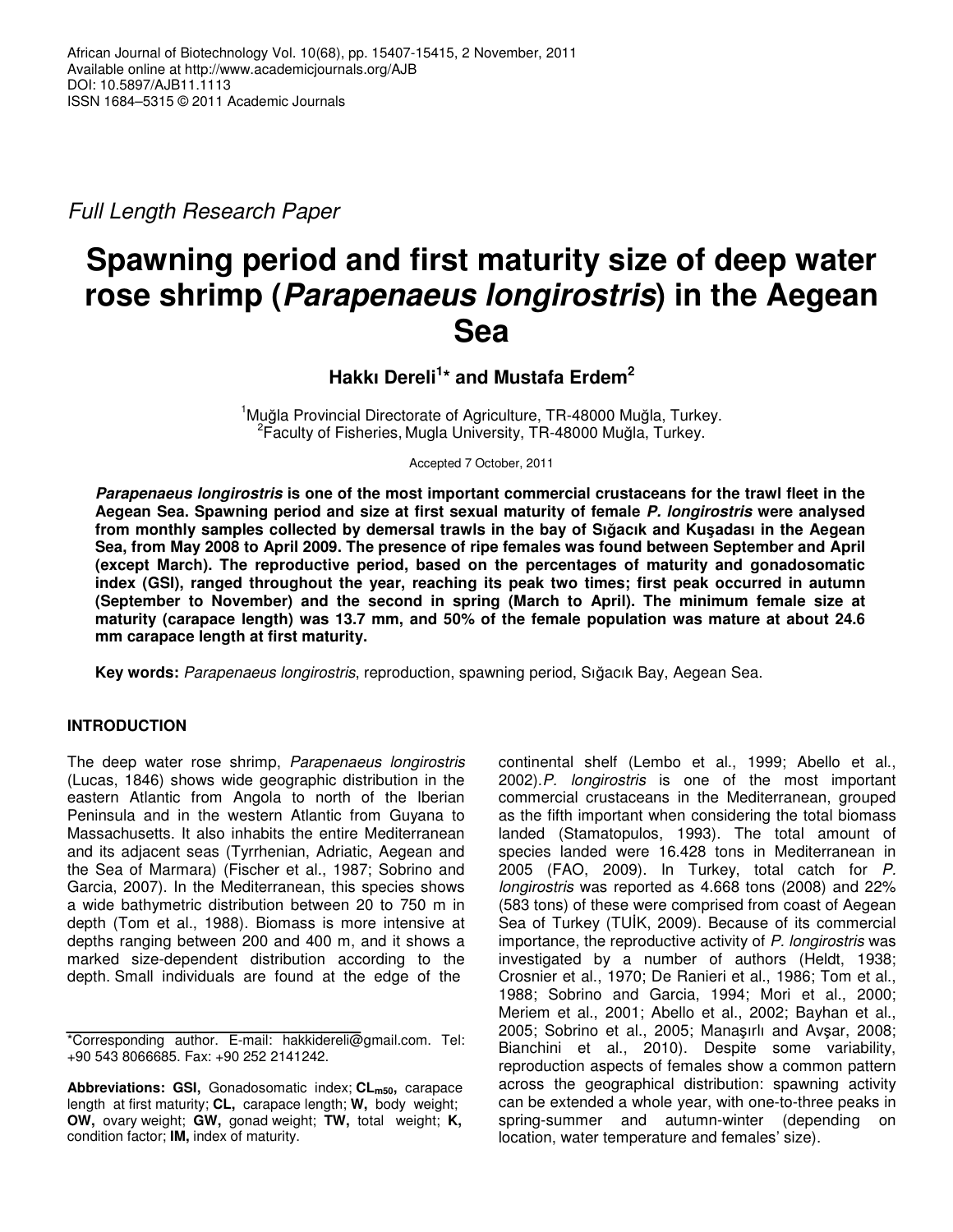

Figure 1. Map of the study area (Sığacık Bay and Kuşadası Bay of the Aegean Sea).

Studies about reproductive characteristics of species were carried out in Marmara Sea (Zengin et al., 2004; Bayhan et al., 2005) and in Babadıllimanı Bight in the northeastern Mediterranean (Manasırlı and Avsar, 2008). However, there is no study about the reproductive characteristics of *P. longirostris* along the Turkish coast of the Aegean Sea. Therefore, the aim of this study was to obtain information on the reproductive characteristics of individiuals in the Aegean Sea, where the *P. longirostris* is an important target species for the trawl fleet.

### **MATERIALS AND METHODS**

This study was implemented over a period of 12 months, which began in May 2008 and concluded in April 2009. Samples were collected at monthly intervals in three different strata (0 - 200, 200 - 400 and 400 - 600 m) in Sığacık Bay and Kuşadası Bay of the eastern Aegean Sea (Figure 1). Individuals were caught with a commercial stern trawler, "Hapuloğlu" (23.8 m length-over-all, with 550 hp main engine and 135 hp auxiliary engine power) using the modified bottom trawl, 1100 meshes round the fishing circle, (Aydın and Tosunoglu, 2009) with a 44 mm cod end mesh-size. The trawler starts to tow after the whole gear has been set out, and the towing duration was restricted to one hour with an average trawling speed of 2.5 knots. Samples were collected randomly from each haul and females and males were classified by checking the external genital organs (thelycum or petasma) to determinate the

sex ratio. Sub-sample that was selected randomly through total sample was transported to the laboratory with cold chain (2 to  $4^{\circ}$ C) where females and males were sorted according to sex again. Chisquare test  $(x^2)$  was used for comparisons of number of sex. A total of 2455 females were examined. Carapace length (CL) was measured using digital callipers with a precision of 0.01 mm as the distance from the postorbital margin to the mid-dorsal posterior edge of the carapace. Also body and ovary weight (W, OW) was measured using a digital balance with a precision of 0.01 g.

#### **Estimation of spawning season**

In order to estimate the spawning season, monthly mean gonadosomatic Index (GSI) values were calculated using the formula given by Garcia-Rodriguez et al. (2009) as;

$$
\text{GSI} \qquad = \quad \left( \begin{array}{c} GW \\ \overline{TW} \end{array} \right) \times 100
$$

Where, GW is the gonad weight and TW is the total weight. Condition factor (K) was calculated using the formula given by Htun-Han (1978) as;

$$
K = \left(\frac{TW - GW}{CL^3}\right) \times 100
$$

Where, GW is the gonad weight; TW is the total weight and CL is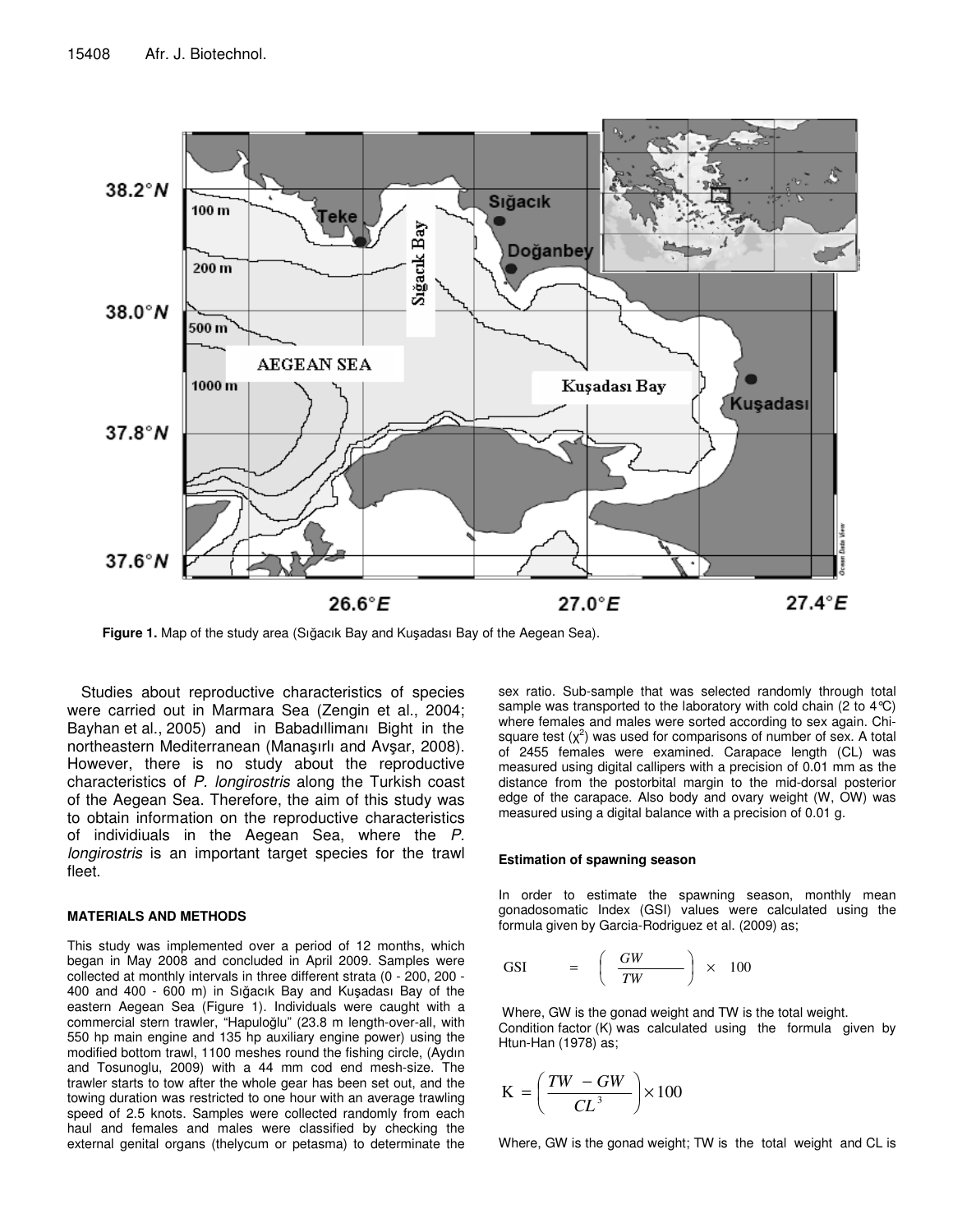**Table 1.** Maturity stages of female shrimps (Sobrino, 1998).

| <b>Stage</b>                    | <b>Description</b>                                                                                                                                                                   |
|---------------------------------|--------------------------------------------------------------------------------------------------------------------------------------------------------------------------------------|
| Stage 1<br>(Immature or virgin) | Very small, transparent and difficult visibility of gonads.                                                                                                                          |
| Stage 2<br>(Developing)         | Bigger gonads than early stage. Lobes in abdomen and carapace are of<br>good visibilities, although thin. Dark shadows start but this situation is not<br>throughout posterior lobe. |
| Stage 3<br>(Active-developing)  | Gonads are dark purple (green) colour. They are prominent throughout<br>abdomen and pad in carapace.                                                                                 |
| Stage 4<br>(Spawning)           | Gonads are bigger than previous stage and same colour. However,<br>posterior lobe which lie throughout abdomen is wider.                                                             |

the carapace length.

Index of maturity (IM) was calculated using the formula given by Meriem et al. (2001) as;

$$
IM = \frac{GW}{CL}
$$

Where, GW is the gonad weight and CL is the carapace length to assess the maturity and the condition of *P. longirostris*.

The carapace length-total weight (CL-TW) relationship of females was determined by using the regression analysis tool of MS Excel 2003 and was calculated using the formula  $\bar{TW} = a \times CL^b$  (Ricker, 1975) by the least squares regression after log transformation of both TW and CL. The association degree between the variables was calculated by the determination coefficient  $(R^2)$ .

#### **Determination of maturity**

The maturity stage of females was determined by using four staged scale defined by Sobrino (1998) which was based on the macroscopic examination of the gonads (development and colouring) (Table 1). In order to determine the first maturity size for 50% of individuals to reach maturity, the percentage of maturity for each size of females were calculated during the spawning period. The mature individuals (Stages III and IV) and the immature (Stages I and II) were proportioned for the each size group. Then, the carapace length at 50% maturity,  $CL_{m50}$ , was determined from the relationship between the percentage *p* of mature individuals and the carapace length CL (Gunderson, 1977) which is described by the logistic function (Fryer, 1991).

Regression coefficients *(a* and *b*) were calculated with *p* values.

$$
p\left(CL\right) = \frac{\exp(-a + bCL)}{1 + (\exp(-a + bCL))}
$$
\n
$$
a + bCL = \log\ e\left(\frac{rCL}{1 - rCL}\right)
$$

The parameters *a* and *b* were estimated by using the log-likelihood

method of Fryer (1991) and developed for trawl selectivity studies, which allows the estimation of the 95% confidence intervals for  $CL<sub>m50</sub>$ . This method may be very useful for maturity studies. The value of  $CL_{m50}$  can be estimated from the following expression:

$$
CL \qquad m \quad 50 \quad = \quad \frac{-a}{b}
$$

Data were analysed with "Solver" in MS-Excel programme of Tokai (1997). Sea surface temperature was measured with a mercury thermometer.

## **RESULTS**

Among 46.621 specimens, 49.21% were identified as males and 50.79% as females. The ratio of males to females was 1: 0.97 and the females were dominant in 0 to 200 m and 400 to 600 m strata (Figure 2). There were significant differences between the number of female and male  $(\chi^2 = 5.23; p<0.05)$ .

In order to determine the spawning period, gonad weight of 2455 females was measured and maturity stages were determined (Figure 3). Also, the data related to monthly found maturity stages, the mean K, GSI and IM values were used to identify the spawning period as shown in Figures 4 to 6. It was determined that water temperature was not correlated with GSI, K and IM. Mature female individuals (Stage 3 and 4) were found between September and April (except March) (Figure 3). GSI were of high values in autumn (September-December) and spring (March and April) (Figure 4). Also, analysing the condition factor (K) in detail, it can be seen that K decreased until August, and then it increased in September when the spawning began (Figure 5).

In addition, the carapace length-total weight (CL-TW) relationship of females was determined as TW = 0,0012\*CL $^{2,7054}$  (R<sup>2</sup> = 0,9488) (Figure 6). Index of maturity values were high in autumn (September to December)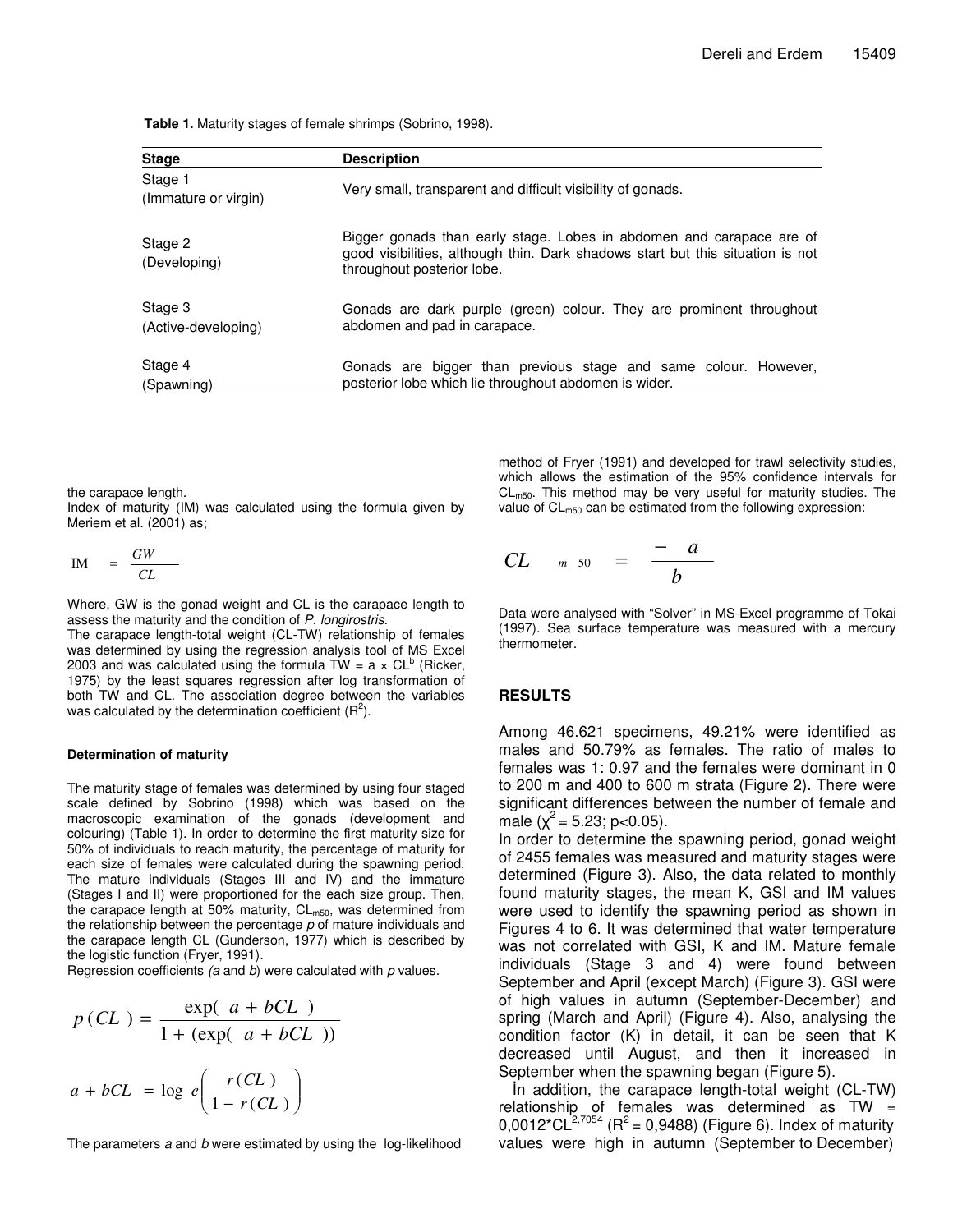

**Figure 2.** Sex ratio in different strata and months.



**Figure 3.** Monthly changes of female maturity stages of *P. longirostris.* I, immature; II, developing; III, active-developing; IV, spawning.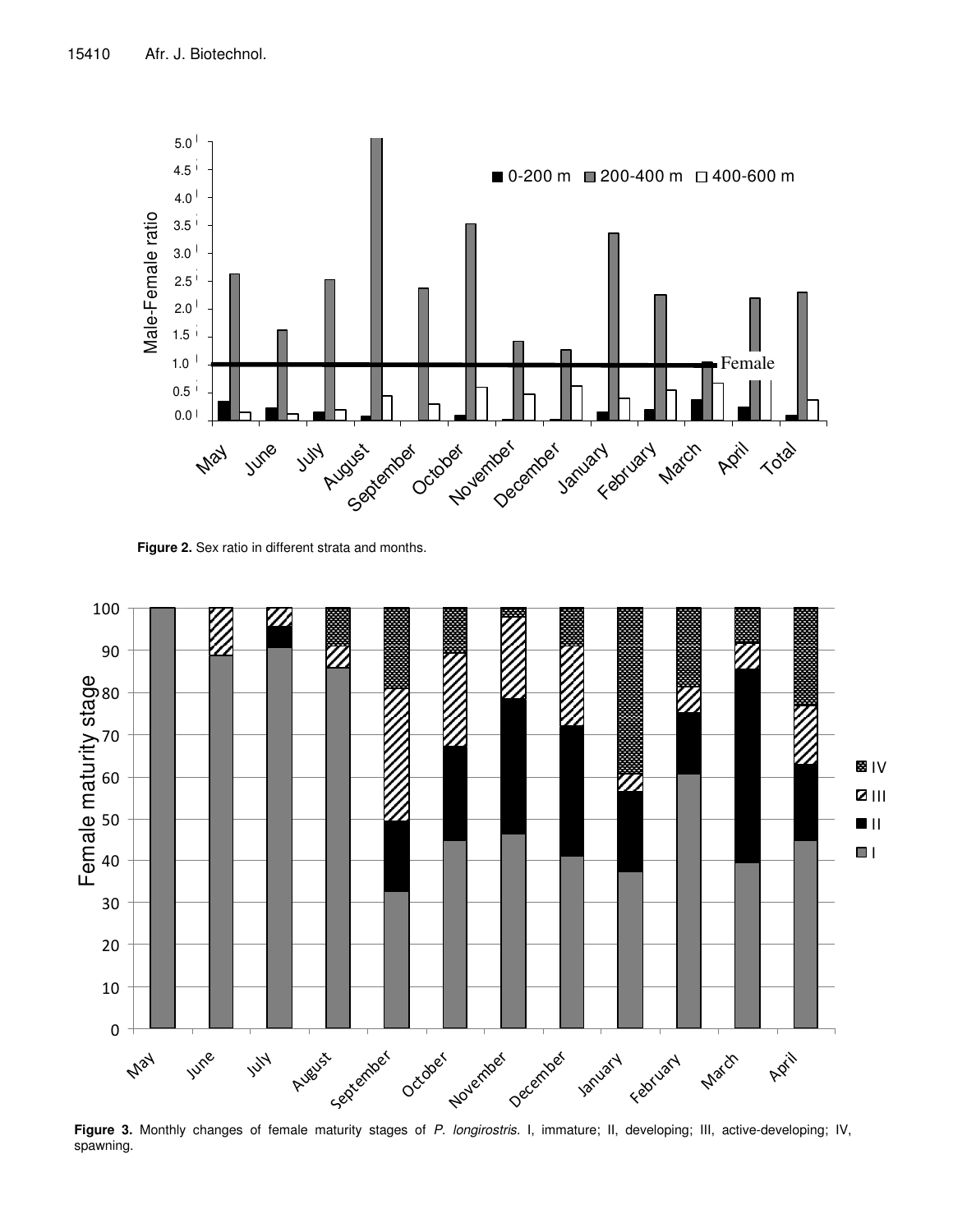

**Figure 4.** Monthly changes of GSI of female *P. longirostris* and water temperatures.



**Figure 5.** Monthly changes of K and water temperatures.

and spring (March and April), as in GSI (Figure 7). The smallest females with ripe ovaries were 13.7 mm CL and the largest size was 36.1 mm CL. The carapace length at first maturity ( $CL_{m50}$ ) for females was found to be 24.6 mm CL (Figure 8).

## **DISCUSSION**

The results in this study represented the first data for reproduction of *P. longirostris* along the Turkish coast of Aegean Sea. In this study, we found that females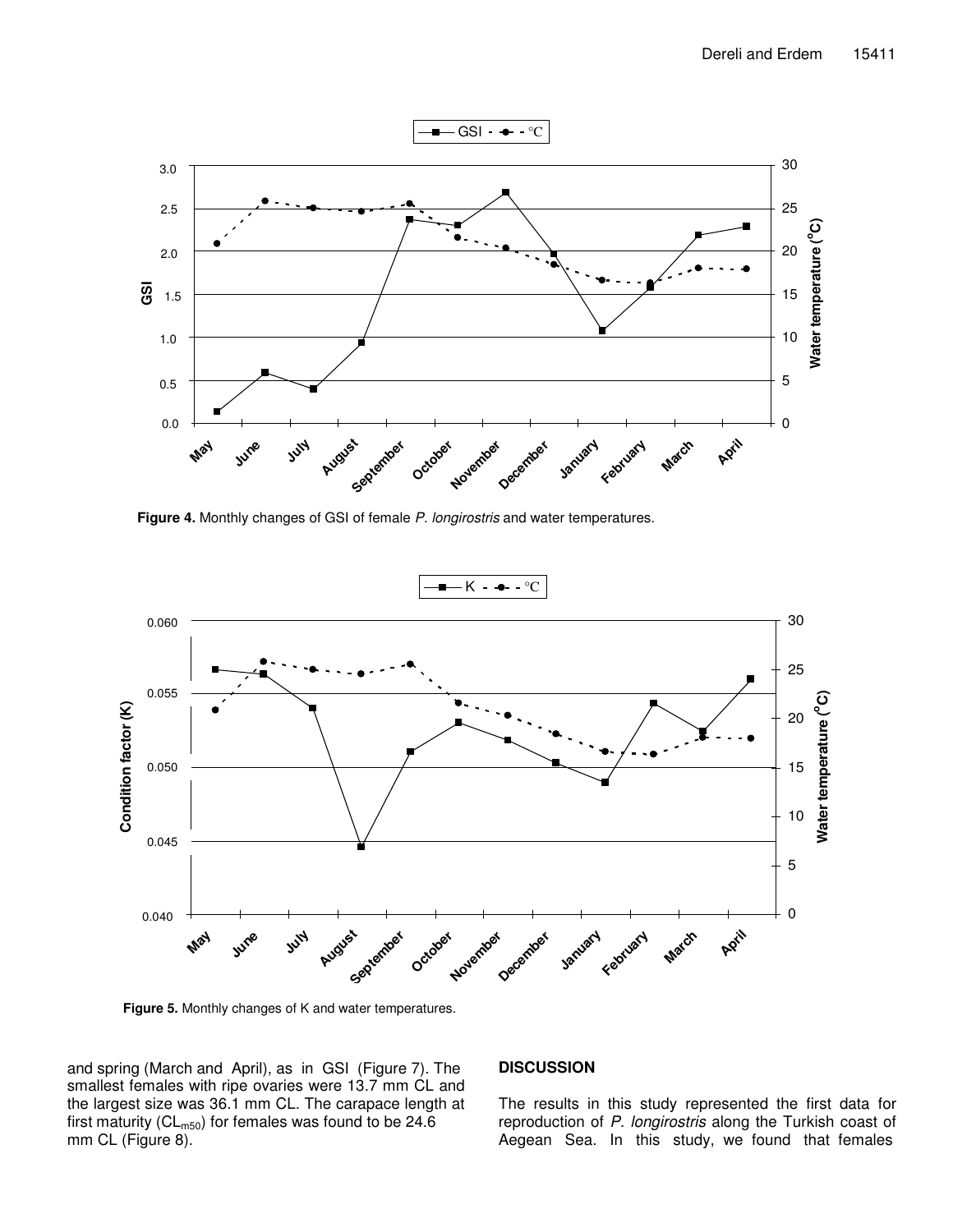

**Figure 6.** Carapace length-total weight relationship of female *P. longirostris*.



**Figure 7.** Monthly changes of IM and water temperatures.

dominated the population in 0 to 200 m and 400 to 600 m strata. Some researchers stated that female domination is a general situation in shrimps and tend to explain this with their low fecundity (Rao, 1967; Mori et al., 2000; Courtney et al., 1989). When we considered three strata together, it was observed that the females and males number are equal in the population. This situation was not similar in other studies which were carried out in

Marmara Sea (Zengin et al., 2004; Bayhan et al., 2005; Tosunoğlu et al., 2008) and Babadıllimanı Bight in northeastern in Mediterranean (Manaşırlı and Avşar, 2008). The difference may be that these studies were carried out in different depth strata. In the present study, the smallest mature female was found as 13.7 mm CL. This value is approximately in Babadıllimanı Bight in northeastern in Mediterranean (Manaşırlı and Avşar,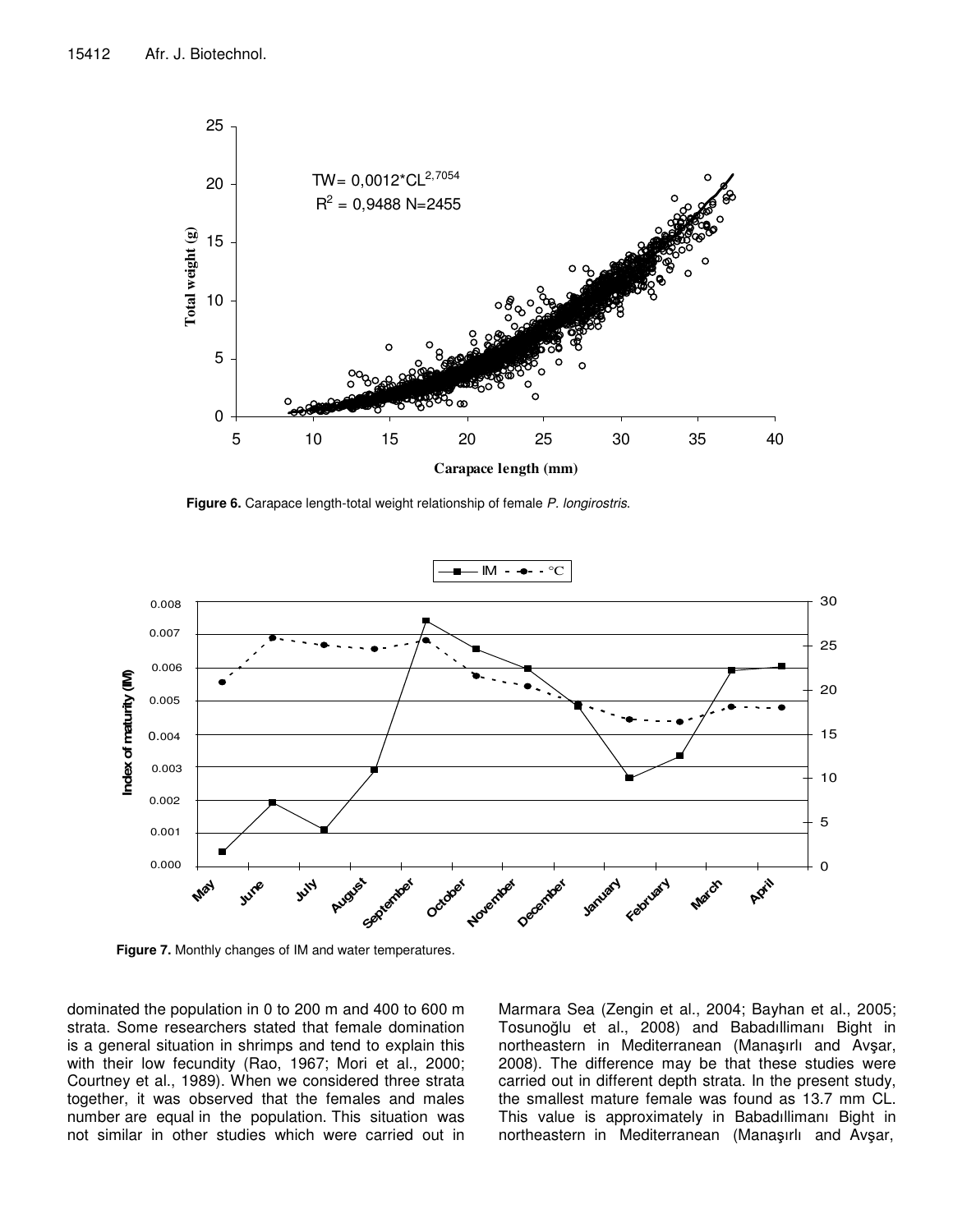

**Figure 8.** Carapace length at first maturity (CL<sub>m50</sub>) for female *P. longirostris*.

2008) and is lower than results found in other studies (Ribeiro and Arrobas, 1987; Crosnier et al., 1970; Tom et al., 1988; De Ranieri et al., 1998; Spedicato et al., 1996; Relini et al., 1999).

The value of size at first maturity (24.6 mm  $CL_{m50}$ ) for the present study was higher than many of those obtained results in Atlantic and Mediterranean (Crosnier et al., 1970; Sobrino and Garcia, 1994, 2007; Sobrino and De Cardenas, 1996; Sobrino, 1998; Sobrino et al., 2000; Ribeiro-Cascalho, 1988; Sobrino and Fernandez, 1991; Meriem et al., 2001; Ragonese et al., 2002; Mori et al., 2000; De Ranieri et al., 1998; Relini et al., 1999; Manasırlı and Avşar, 2008) and lower than some results (Ribeiro-Cascalho and Arrobas, 1987; Garcia-Rodriguez et al., 2009; Guijarro and Massuti, 2006; Guijarro et al., 2009; Sobrino and Garcia, 1994; Spedicato et al., 1996). Maturity size of females increased from 20 to 28 mm (CL50*)* depending on the depth increase, according to Sobrino et al. (2005). Differences with other studies may arise from the different catching depths and water temperatures (Crosnier et al., 1970; Tom et al., 1988).The reproductive period was defined on the bases of the maturity percentages and the development of GSI and fluctuation of K and IM of the females. Mature females (in stage 3 and 4) were covered with dark green gonad in their carapace and abdomen; there were high percentages except summer (May to August). When GSI and IM were evaluated together, the two maturity peaks detected was one in spring (March and April) and another at the autumn. High K values between February and July arise from individuals recruit in spring use to feed for both gonad development and muscle development. It were also found that reproductive season for female *P. longirostris* were of very different times and spawning of species reached peaks in a year in the studies carried out in eastern Atlantic and Mediterranean. The differences may be because of different hydrographical characteristics of various areas that are under consideration. In this study, the peaks were determined as autumn and spring, and they were similar with some studies carried out off Congo (Crosnier et al., 1970), in Gulf of Cadiz (Sobrino and Garcia, 2007), in Atlantic and Mediterranean coasts of Europe (Sobrino et al., 2005), in Strait of Sicily (Levi et al., 1995), in Ionian Sea (Abdel et al., 2006) and in Marmara Sea (Zengin et al., 2004; Bayhan et al., 2005).

More also, the absence of juveniles (7 to 15 mm CL) all over the year indicates that there is continuous spawning for the species investigated in this study. The continuous spawning is common both in the Mediterranean (Nouar, 1985; Tom et al., 1988; DEÜ/DBF-JICA, 1993; Spedicato et al., 1996; Mori et al., 2000; Meriem et al., 2001; Zengin et al., 2004; Bayhan et al., 2005) and the Atlantic (Ribeiro-Cascalho and Arrobas, 1987; Sobrino and García, 1994; Dos Santos, 1998). In the Aegean Sea, there were two spawning peaks during the year, one in autumn (September to November) and another in spring (March and April). This hypothesis is supported by the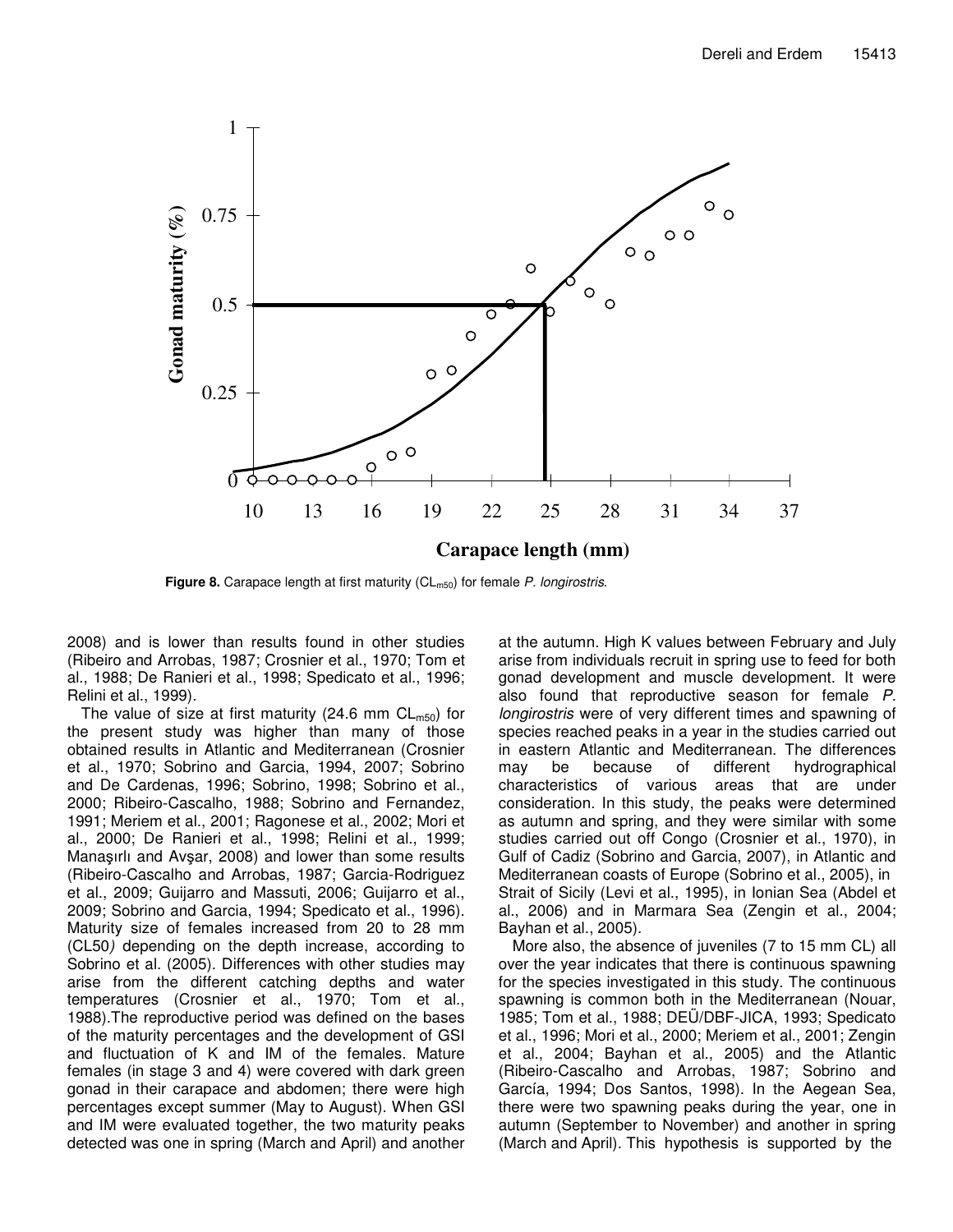size frequency distributions obtained from this trawl study. The size frequency distributions showed that juveniles were of higher percentages (> 10%) in population between October to April.

In conclusion, this study provides the first information of spawning period and first maturity size of *P. longirostris* determined along the Turkish coast of the Aegean Sea. These results provide useful information for a better understanding of the reproductive characteristics of this species, which are important data for the fisheries management.

## **ACKNOWLEDGEMENTS**

This study was supported by TUBITAK with project number 108Y102. The authors also thank the captains and crews of the commercial trawler "Hapuloğlu" for their help during the sea trials.

## **REFERENCES**

- Abdel Razek FA, El-Sherief SS, Taha SM, Muhamad EG (2006). Some biological studies of *Parapenaeus longirostris* (Lucas, 1846) (Crustacea: Decapoda) in the Mediterranean coast of Egypt. Egypt. J. Aquat. Res. 32: 385-400.
- Abello P, Abella A, Adamidou A, Jukic-Peladic S, Maiorano P, Spedicato MT (2002). Geographical patterns in abundance and population structure of *Nephrops norvegicus* and *Parapenaeus longirostris* (Crustacea Decapoda) along the European Mediterranean Coasts. Sci. Mar. (Barc.). 66: 125-141.
- Aydın C, Tosunoğlu Z (2009). Selectivity of square and hexagonal mesh codends for the deep water rose shrimp, *Parapenaeus longirostris* (Lucas, 1846) (Decapoda, Penaeidae) in the Aegean Sea. Crustaceana, 82: 89-98.
- Bayhan K, Ünlüer T, Akkaya M (2005). Some biological aspects of *Parapenaeus longirostris* (Lucas, 1846) (Crustacea, Decapoda) inhabiting the Sea of Marmara. Turk. J. Vet. Anim. Sci. 29: 853-856.
- Bianchini ML, Stefano LD, Ragonese S (2010). Reproductive features of the deep-water rose shrimp, *Parapenaeus longirostris* (Crustacea: Penaeidae), in the Strait of Sicily. Medit. Mar. Sci. 11(1): 5-17.
- Courtney AJ, Dredge MCL, Masel JM (1989). Reproductive biology and spawning periodicity of endeavour shrimp *Metapenaeus endeavouri* (Schmitt, 1929) and *Metapenaeus ensis (*De Haan, 1850) from a central Queensland (Australia) fishery. Asian Fish. Sci. 3: 133-147.
- Crosnier A, Fontana A, Le Guen JC, Wise JP (1970). Ponte et croissance de la crevette pénéide *Parapenaeus longirostris* (Lucas) dans la région de ponte-noire (République du Congo). Cah. O.R.S.T.O.M. Ser. Oceanogr. 8: 89-102.
- De Ranieri S, Biagi F, Mori M (1986). Note sulla biologia riproduttiva di *Parapenaeus longirostris* (Lucas, 1846) nel tirreno settentrionale. Nova Thalassia, 8: 627-628.
- De Ranieri S, Mori M, Sbrana M (1998). Preliminary study on the reproductive biology of *Parapenaeus longirostris* (Lucas) off the Northern Tyrrhenian Sea. Biol. Mar. Medit. 5: 710-712.
- DEÜ/DBF-JICA (1993). Demersal Fisheries Resources in Sea of Marmara, and Aegean Sea and Mediterranean (Survey Report). Ministry of Agriculture and Rural Affairs, General Directorate of Agricultural Production and Development and Japan International Collaboration Agency, 365-371.
- Dos Santos A (1998). On the occurrence of larvae of *Parapenaeus longirostris* (Crustacea:Decapoda:Penaeoidea) off the Portuguese Coast**.** J. Nat. Hist. 32: 1519-1523.
- FAO (2009). FAO Fishery information, data and statistics unit, GFCM capture production 1970-2005, Fishstat Plus Universal Software for fishery statistical time series.

http://www.fao.org/Fishery/Statistics/Software/Fishstat (accessed Jully 20, 2009)

- Fischer W, Bauchot M (1987). Fiches FAO didentification des espèces pour les besoins de la pêche (Révision 1). Mêditerranée et Mer Noire, Rome, Italy, 37(1).
- Fryer RJ (1991). A model of between-haul variation in selectivity. ICES J. Sci. Mar. 48: 281–290.
- Garcia-Rodriguez M, Perez Gil JL, Barcala E (2009). Some biological aspects of *Parapenaeus longirostris* (Lucas, 1846) (Decapoda, Dendrobranchiata) in the Gulf of Alicante (S.E. Spain). Crustaceana, 82: 293-310.
- Guijarro B, Massuti E (2006). Influence of environmental factors in the population dynamics of the deep-water pink shrimp *Parapenaeus longirostris* (Crustacea: Decapoda) in the Balear Islands (western Mediterranean). 11th International Deep-Sea Biol. Symposium National Oceanography Centre, Southampton-UK, p.49.
- Guijarro B, Massuti E, Moranta J, Cartes JE (2009). Short spatiotemporal variations in the population dynamics and biology of the deep water rose shrimp *Parapenaeus longirostris* (Decapoda: Crustacea) in the western Mediterranean. Sci. Mar. 73: 183-197.
- Gunderson DR (1977). Population biology of Pacific Ocean perch, *Sebastes alutus*, stocks in the Washington Queen Charlotte Sound region, and their response to fishing. U.S. Fish. Bull. 75: 369–403.
- Heldt JH (1938). La reproduction chez les crustacés décapodes de la famille des pénéidés. Ann. Inst. Oceanogr. Paris 18, 31-206.
- Htun-Han M (1978). The reproductive biology of dab, *Limanda limanda* (L.), in the North Sea: gonadosomatic index, hepatosomatic index and the condition factor. J. Fish Biol. 30: 183-192.
- Lembo G, Silecchia T, Carbonara P, Acrivulis A, Spedicato MT (1999). A geostatistical approach to the assessment of the spatial distribution of *Parapenaeus longirostris* (Lucas, 1846) in the central-southern Tyrrhenian Sea. Crustaceana, 72: 1093-1108.
- Levi D, Andreoli MG, Giusto RM (1995). First assessment of the rose shrimp *Parapenaeus longirostris* (Lucas, 1846) in the central Mediterranean. Fish. Res. 21: 375-393.
- Manaşırlı M, Avşar D (2008). Reproductive biology of female *Parapenaeus longirostris* (Lucas, 1846) (Decapoda, Caridea) in Babadillimanı Bight in the northeastern Mediterranean. Crustaceana, 81: 289-298.
- Meriem BS, Fehri-Bedoui R, Gharbi H (2001). Size at maturity and ovigerous period of the pink shrimp *Parapenaeus longirostris* (Lucas, 1846) in Tunisia. Crustaceana, 74: 39-48.
- Mori M, Sbrana M, De Ranieri S (2000). Reproductive biology of female *Parapenaeus longirostris* (Crustacea, Decapoda, Penaeidae) in the northern Tyrrhenian Sea (western Mediterranean). Atti Soc. Toscana Sci. Nat. 107(B): 1-6.
- Nouar A (1985). Contribution a l'etude de la crevette peneide Parapenaeus longirostris (Lucas, 1846) dans la region d'Alger:Ecologie-Biologie-Exploitation, Ph. D. thesis, Univ. Houari Boumedienne, Bab Ezzouar, p. 178.
- Ragonese S, Andreoli MG, Bono G, Giusto GB, Rizzo P, Sinacori G (2002). Overview of the available biological information on demersal resources of the Strait of Sicily. Medsudmed Technical Documents, 2: 67-74.
- Rao PV (1967). Maturation and spawning of the penaeid prawns of the southwest coast of India. Paper presented to: FAO World Scientific Conference on the Biol. and Cult.f Shrimps and Prawns, Mexico, 12- 21 June.
- Relini G, Bertrand J, Zamboni A (1999). Synthesis of the knowledge on bottom fishery resources in central Mediterranean (Italy and Corsica). Biol. Mar. Medit. 6: 1-868.
- Ribeiro-Cascalho A, Arrobas I (1987). Observations on the biology of *Parapenaeus longirostris* (Lucas, 1846) from the south coast of Portugal. in: III Colloquium Crustacea Decapoda Mediterranea. Invest. Pesq. 51: 201-212.
- Ribeiro-Cascalho A (1988). Biologia, ecologia e pesca dos Peneídeos de profundidade *Parapenaeus longirostris* (Lucas) e *Aristeus antennatus* (Risso) da costa Portuguesa. Dissertaçao Para Provas de Acesso a Categoria de Investigador Auxiliar, Inip, p. 171.
- Ricker WE (1975). Computation and interpretation of biological statistic of fish populations. Bull. Fish. Res. Board Can. 191:382.
- Sobrino I, Fernández L (1991). Resultados obtenidos para la gamba